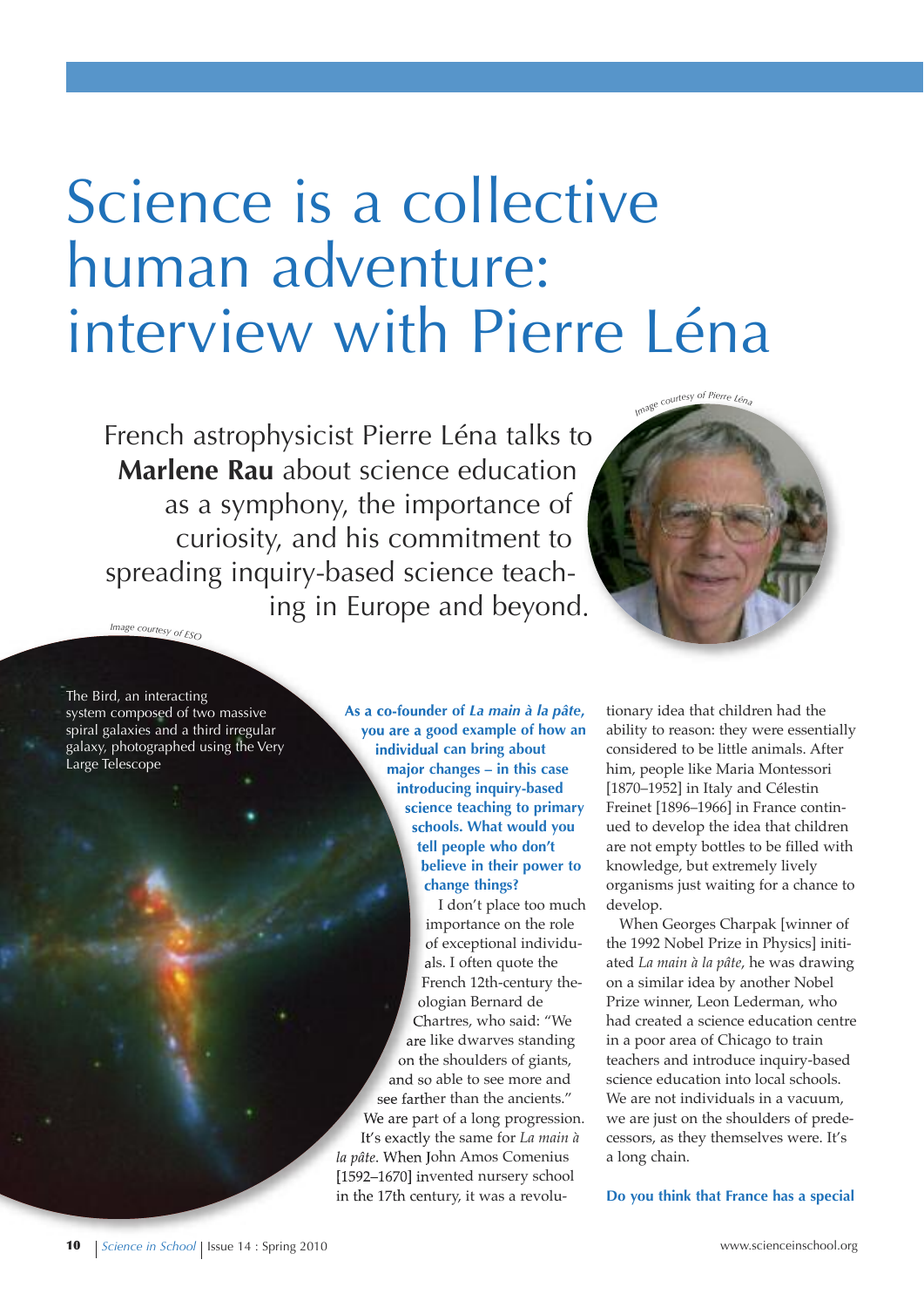# **Feature article**

## **history of fostering science education?**

Well, certainly Europe has a special history. France has played an important role in the history of science and education, as have Italy, Germany, Denmark and others. This is why at *La main à la pâte*, one of the very first books we published was called *L'Europe des Découvertes* [*The Europe of Discoveries*; Jasmin, 2004]*,* in which we collected – from different European countries –discoveries such as that of the hot-air balloon, simple enough for children to understand. Primaryschool teachers can use this collection to give children the feeling that science is a collective human adventure, that the children belong to Europe, and that – like musicians in an orchestra – each country has played a different instrument. So I don't think France has a unique or exceptional role, but we have certain talents.

During my career, I have contributed to the construction of a European community in astronomy, and we have built this fantastic telescope in Chile: the Very Large Telescope [see Pierce-Price, 2006]. We



would never have done it without the money from the different countries, but the money was not sufficient – it also needed the diversity of talents from every country. I think it's important to convey the idea that science is a *human* and *collective* adventure, not a

lonely and national activity.

And it's not just about facts, either. Say you teach interference in a physics class, using the Young experiment: you take a piece of cardboard and a needle, make two holes in the cardboard, shine a laser

All science teachers must have noticed the way their students change during their time at school. They generally start out excited, questioning and enthusiastic, and yet within the short space of a few years many come to find science irrelevant, dull and difficult.

Ideally, the children's enthusiasm and curiosity would be encouraged at school, in a 'proper' laboratory environment with specialist teachers who are able and willing to guide their students' learning and inquiry. However, this is seldom the case – either in primary schools or in secondary schools. Primaryschool teachers often lack the detailed subject knowledge and confidence to guide student inquiry. Appreciate the teacher's dilemma – struggling with their pupils' 'what, where, why' questions, having to admit that they do not know, and not knowing if it is a shortcoming on their part or if the pupil has

touched on an area where even career scientists tread very carefully!

At secondary school, the teachers have the specialist scientific knowledge, but the heavily contentdrive curriculum means they often lack the time for student-centred inquiry. Thus, when children are young, teachers struggle to guide them in finding the answers they seek; when they are older, students are told that there simply isn't the time for these educational asides.

Pierre Léna encourages a loosening of the authoritarian reins and stepping away from the carefully orchestrated (and yet tedious) enquiries into the resistance of wires or the activity of enzyme solutions. Carefully managed, it could be liberating for teachers and students alike.

*Ian Francis, UK*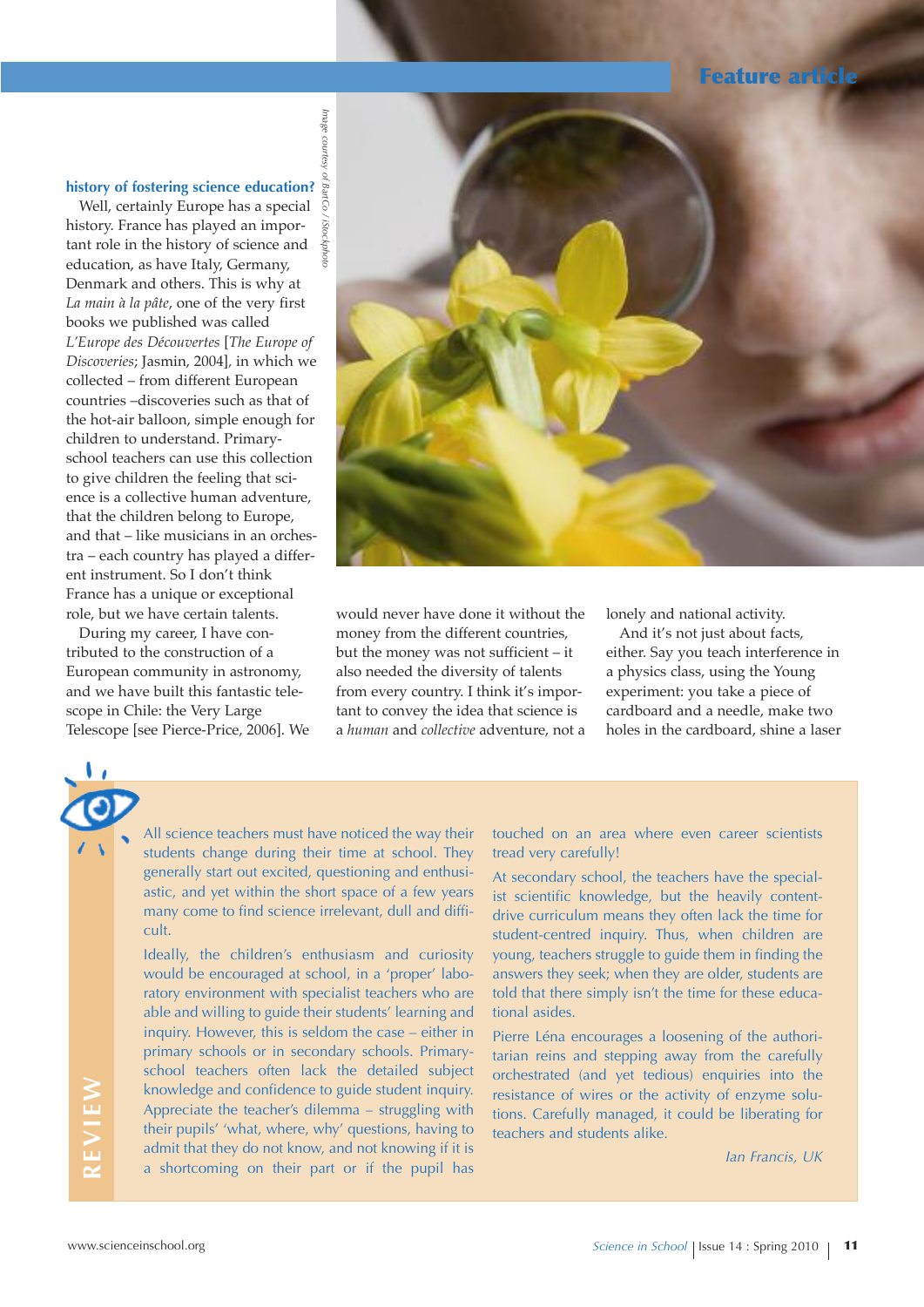

*Image courtesy of mammuth / iStockphoto*

onto it and you see the fringes – good. Many teachers won't even do that; they will just draw the fringes and write the formula on the board – terrible. But what if you tell the pupils that, at the age of 20, Thomas Young saw two swans swimming on a pond at a Cambridge college, making waves – and saw that these waves were interfering? And that this observation contributed to Young's idea? If you give this background to the formula on the board, it changes the students' experience completely. Science is a process of thinking, which is triggered by admiration, emotion, surprise – and we want to convey all those things to children. We must *not* extinguish them.

## **It can be difficult to change a firmly established idea of how science should be taught, though, can't it?**

Yes. That's true, and it has not been easy to introduce inquiry-based science teaching in the classroom. However we have one good ally in this battle – the child. Many teachers change their minds when they see a colleague teaching a science lesson like this. Because what do they see? They see children who don't want to

have a break and play football – they want to continue the lesson, because it's interesting. They see children for whom school is taught in their second language, or who never express themselves in the classroom, or with poor grades, low self-confidence or learning difficulties – they see these children changing their attitude. The chil-

## dren turn into good speakers, willing to explain to others, gradually improving. It is a little miracle. I have seen it happening so often that I can't believe it's a coincidence. Often teachers say: "Teaching inquiry-based learning is difficult, but it's wonderful when I see the result, so maybe it's worth trying."

**Inquiry-based learning can be a way to develop children's curiosity, but is the importance of curiosity unique to science teaching? Basically, you need curiosity to gain any kind of knowledge.**

It's true that you need curiosity for any kind of knowledge acquisition, but science is something special, and this is why scientists are special people in a sense. Scientists ask "why?" a lot, but you can also ask "Why does this person love me?" or "Why does this man dislike me?" Questioning is universal; you can question absolutely anything. But what makes science special is how we go about finding the answer to "why?": the scientific method.

# **Pierre Léna**

Pierre Léna, born in 1937 in Paris, France, is an astrophysicist who most notably contributed to the development of infrared astronomy, to the conception of ESO's Very Large Telescope<sup>w1</sup> in Chile, and to novel methods of astronomical imaging at high resolution.

Pierre Léna is very involved in reforming school science education, especially through the *La main à la pâte* initiative to introduce inquiry-based science learning into primary schools, which he launched in 1996 together with fellow physicists and members of the French Academy of Sciences, Yves Quéré and Georges Charpak (Lellouch & Jasmin, 2009). From 1991 to 1997, Pierre Léna was president of the French national institute of education research. He often visits schools and tests ways to teach science to children. In November 2009, for instance, he visited the international French school in Beijing, China.

**B**

**C k G R O u n d**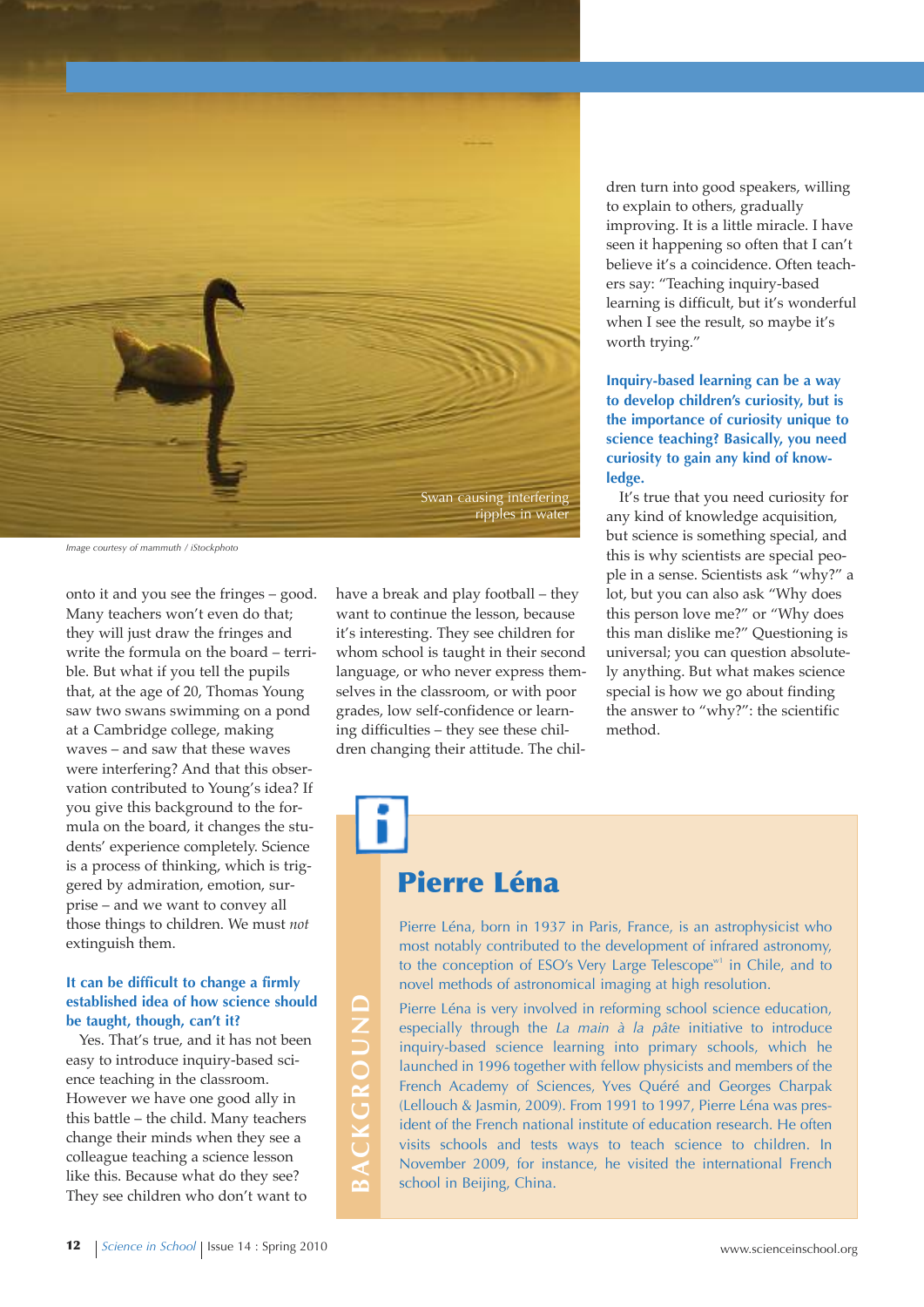Spiral galaxy NGC 1232 located in the constellation Eridanus (the river), photographed using the Very Large Telescope

Pierre Léna and Yves Quéré visit the international French school in Beijing, China



*mI age courtesy of ESO*

mage

# **Children and adults often have very different approaches to asking questions, don't they?**

Yes, and that is what sometimes destabilises the teacher because children go to the heart of the question: "Why does an atom have a mass? What is mass?" The teachers are sometimes completely baffled. They reply: "You have to wait until you grow up", or "Oh, I don't know, I never understood this myself" – which is honest, but not very satisfactory. Or, worst of all: "You shouldn't ask this kind of question". One should take the children's questions seriously though, and that's why so many teachers are afraid of teaching inquiry-based science lessons. Once you open Pandora's Box….

The reactions from teachers in primary and middle school [for pupils aged 12 to 15] are different, though. In primary schools in France, we have teachers who usually have little science background, so they are worried about teaching the subject in the first place. In middle school, however, science teachers have four or five years

of university training in physics or biology, so they are well prepared. Now we're introducing inquiry-based science teaching in French middle schools, and some teachers tell us: "You are getting us into trouble because children might ask all kinds of questions to which we don't know the answers. So we'll do inquirybased science teaching in a special way: we'll guide them to the right answer. Of course we'll have many questions coming from the class, but we'll keep only those that will lead us exactly where we want to go."

It is difficult to accept a new attitude that might destabilise your authority. Children can ask many questions, and in the inquiry process they make hypotheses. Some hypotheses are very interesting, but can be destabilising for the teacher.

Most teachers, especially in primary school, are very aware of their responsibility to educate children, helping them to grow as people – which is magnificent, of course. But they don't see that science can help them in this task: building on chil-

# **C k G R O u n d**

# **Inquirybased science education**

**Feature article**

Interpretations of 'inquirybased science education' vary, and its applications differ depending on the age of the students. The basic idea is that instead of a teacher presenting concepts, their logical implications and examples of applications, children are involved to make their own observations and experiments and are guided by the teacher in developing their own knowledge. Children are encouraged to be curious and to tackle problems by observing and experimenting, and by reflecting and thinking critically about the meaning of the evidence they have gathered.

This works very well in primary school, by taking advantage of children's natural curiosity at this age. Inquiry-based science education also encourages children to develop complementary skills including working in groups, written and verbal expression, and solving open-ended problems.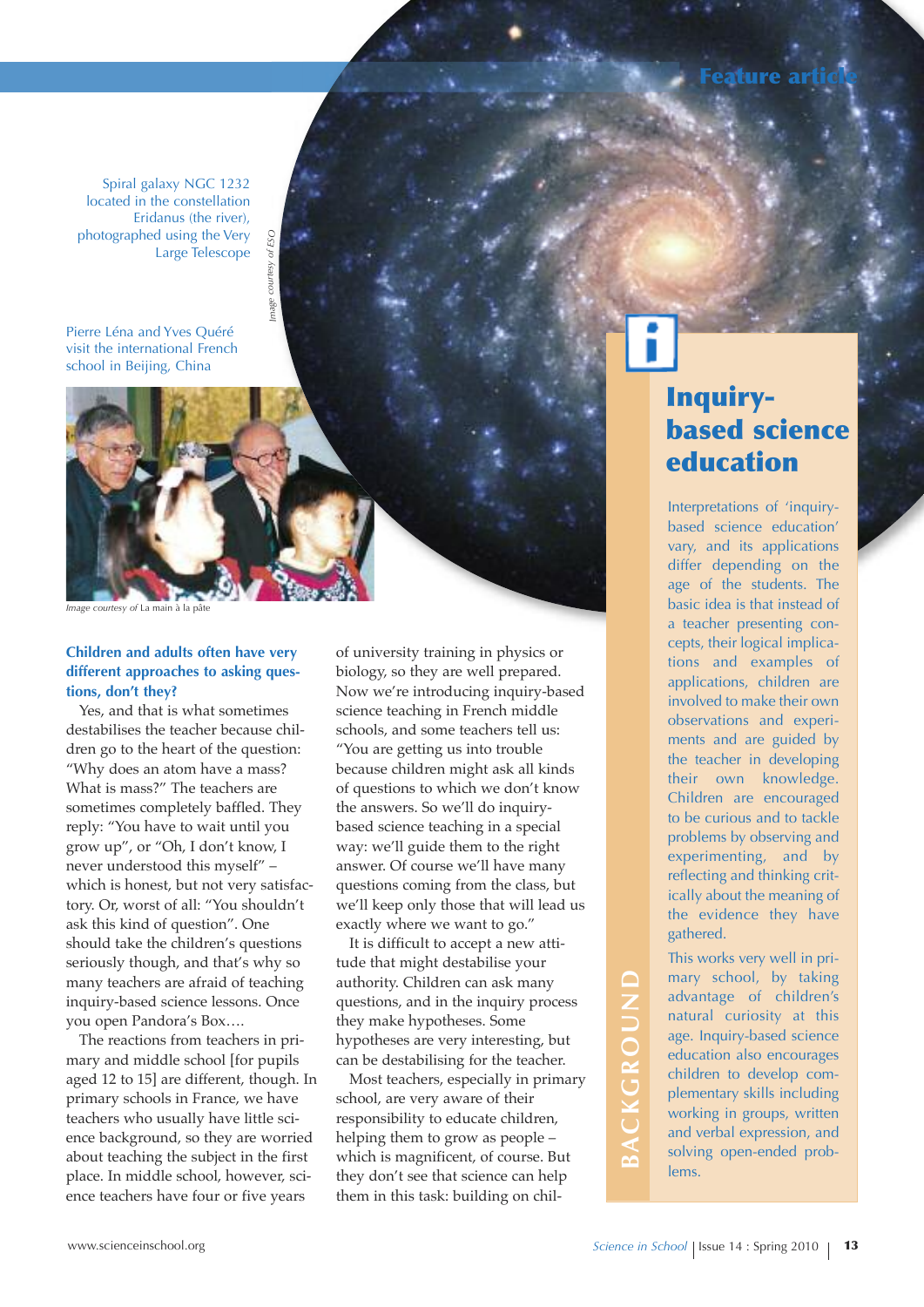*Image courtesy of ESO*



dren's curiosity to engage them with the world around them. And that is something that – as part of the *La main à la pâte* project – we are able to help with (see box below).

#### **One last question: do you have a dream?**

Yes, but my dream is not only for Europe: we are wealthy in Europe, but I have visited schools in Africa and in Latin America and seen the poverty. There are more than a hundred million children today who never go to school, and there are African schools with 120 children in one class. This is a very big problem. So if we succeed in building this European community of science education, we really have to share it with those countries; we have to help them, and also learn from them. The situation is bad, and climate change and overpopulation will make it worse. In a globalised world, we cannot just care for our own children. So my dream is that we build something for Europe, but that we then share it. It's not simple, but we can do it.

Take Abdus Salam: he was a physicist from Pakistan who won the 1979 Nobel

**B**

**C k G R O u n d**

Prize in Physics. His dream was to foster research in developing countries. He convinced UNESCO, the Italian government, scientists and Nobel Prize winners to build a centre in Trieste, Italy, in 1964: the International Centre for Theoretical Physics<sup>w2</sup>. It was to be a place to train scientists from developing countries to a high international standard. The role this centre has played in changing research in those countries is incredible; it's a simple idea and a remarkable model.

*La main à la pâte* ideas have been extended to the Pollen project, in which 12 'seed cities' throughout Europe encouraged inquiry-based science learning in primary schools (Lellouch & Jasmin, 2009). With the follow-up Fibonacci project, started in 2010, the model will be extended to even more countries, involving not only primary but also secondary schools, and not only science but also mathematics (see Léna, 2009). I think we should convince the European Commission that we should also run a similar, dual project with, say, 12 cities in Europe and 12 small towns in Africa. I know it's possible, because *La main à la pâte* is working with a school in Cameroon – and science education has blossomed there. Nobody would have thought it possible, but we coached the teachers there, and it worked. Don't forget – we're dwarves standing on the shoulders of giants.

# **Coaching teachers in La main à la pâte**

As part of the *La main à la pâte* project<sup>w3</sup>, between 1500 and 2000 science or engineering students in France volunteer to help teachers use an inquiry-based approach in the classroom. For at least seven consecutive weeks, they spend half a day per week at a primary school, helping the teacher prepare the lessons – finding materials, preparing handouts, and setting up the experiments, as well as helping with the scientific concepts and knowledge. The teacher remains in charge of the lesson, and the student supports both the teacher and the children throughout the inquiry process. Once the lesson is over, the student and teacher analyse it together. For more information, see Lellouch & Jasmin (2009).